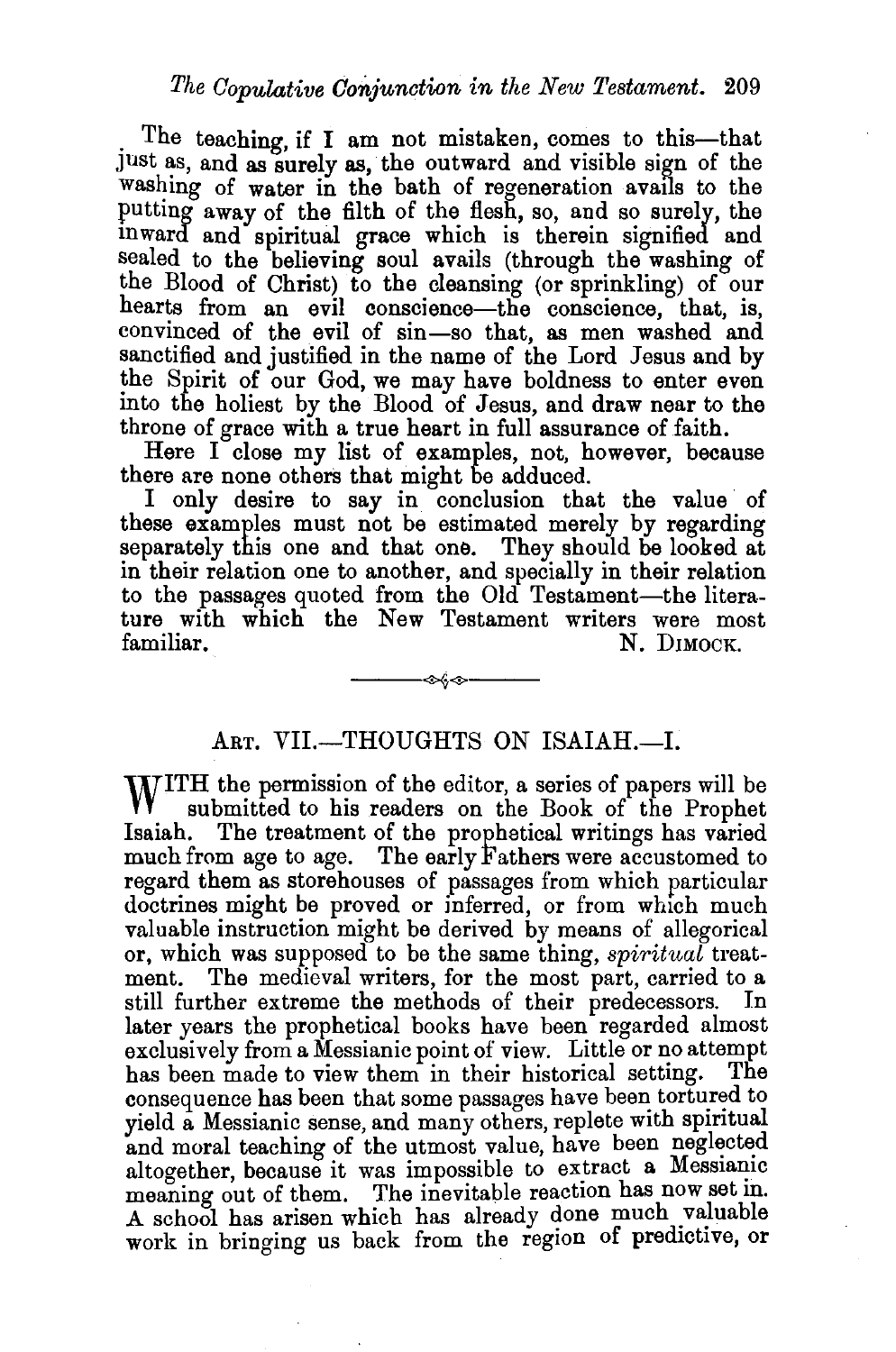ideal, or dogmatic interpretation to the standpoint of the prophet himself, and its members have been materially aided by the recent historical discoveries, which have recreated for us the epoch at which the prophets wrote. But the new school has " the defects of its qualities." Reactions almost invariably go too far in the opposite direction to that from which they start. And in the present case there has been an unfortunate tendency on the part of the realistic expositor not only to minimize the supernatural, or as, in view of the ambiguity of that word, I prefer to call it, the *spiritual* in the Scriptures, but needlessly to limit the amount of direct Messianic teaching which, though its extent may sometimes have been exaggerated, must, on every rational and commonsense interpretation of the prophetic writings, most unquestionably be admitted to exist. There is no disposition to underrate the value to the devout student of the able and earnest volume of Professor G. A. Smith; but it must, nevertheless, be confessed that, beside an occasional tendency to substitute a new set of strained and fanciful analogies for those of expositors of earlier date, there is also to be found in it a disposition to exaggerate the human and to minimize the direct and objective Divine element in Isaiah's writings. The Professor tells us, for instance, that the word *vision,* with which Isaiah's prophecies commence, "is not employed to express any magical display before the prophet of the very words which he was to speak to the people." Why should the whole question be prejudged in this way by the use of such a disparaging word as " magical "? Might not the " display" of which he speaks be miraculous rather than "magical"? Is it impossible for God to make known His purposes by means of visions? Are not numerous instances of the " vision " recorded in Holy Writ? Do we know for certain that the Prophet Isaiah, whose amazing power of spiritual insight is the great feature of his writings, had *not* before his mind's eye the picture which he strives to place before us ? And why does Dr. Smith add the *dictum* of the schools—these *dicta*, by the way, laid down without sufficient proof, are among the least attractive features of the new school of criticism-that the original meaning of the Hebrew word here used is "to cleave, or split "?" Dr. Smith must know perfectly well that some of the best authorities do not agree with him here. He ought, therefore, to have furnished us with some proof of his assertion. In the absence of such proof we are entitled at least to assert that there is sufficient authority for the belief that the word *vision* here means just what it says. Besides, there is the additional evidence of the rest of the sentence. "The vision which he *saw*," we read, which does not necessarily mean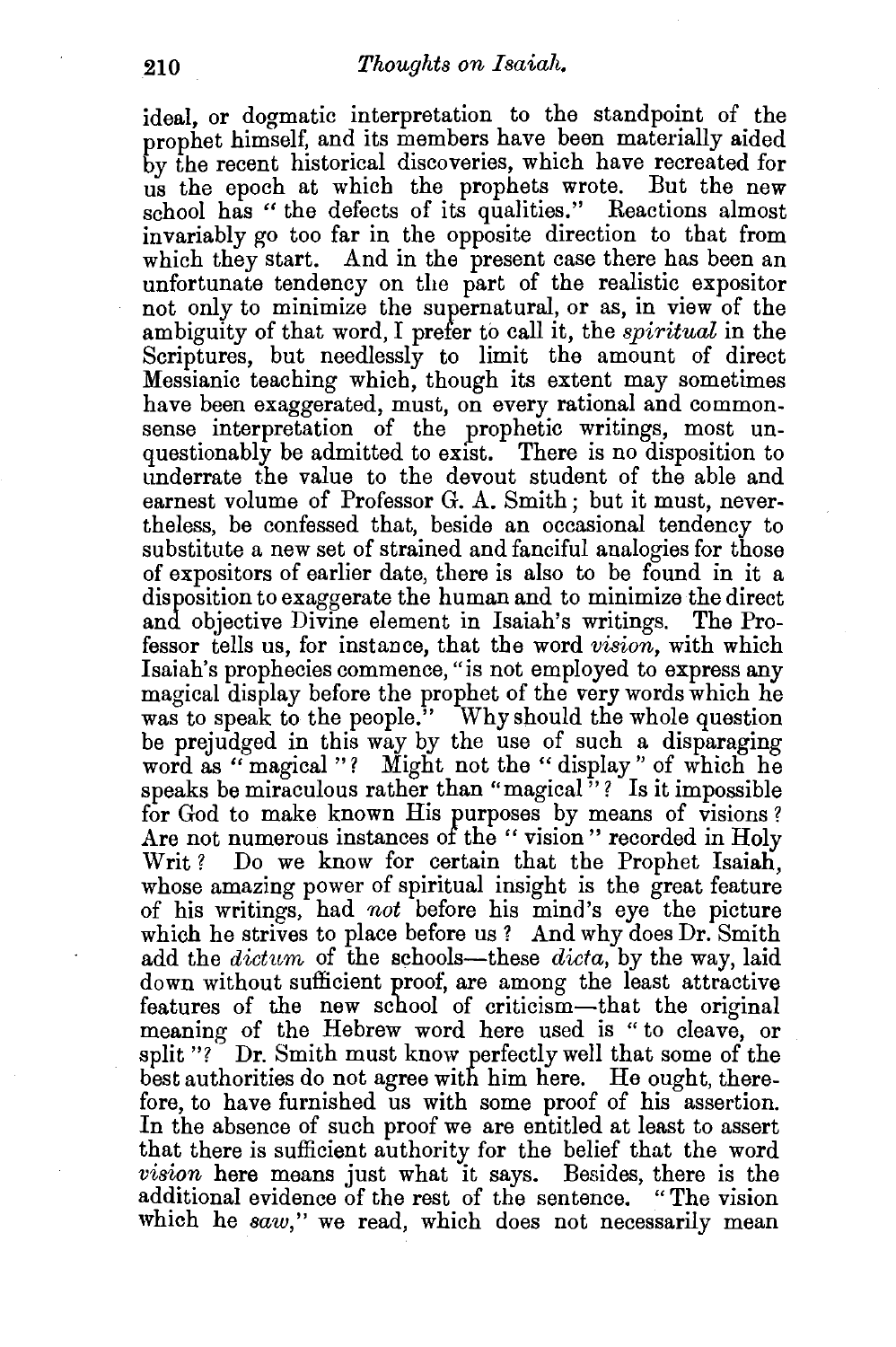" the penetrativeness with wh1ch he penetrated." Why, again, should Professor Smith attribute to the enlarged " political experience" of the prophet that in which the Christian . Church has from the first discerned his spiritual insight, derived by special inspiration from on high? That there was growth, human and natural growth, in the mind of the prophet, and that the results of this growth doubtless mingled with his spiritual intuitions, no one, we presume, would be bold enough to deny. But in view of the phenomena presented by the prophetic writings, and of the uniform belief held from the time in which they were written to the present day that there is much in them which altogether transcends the ordinary natural processes of human thought, has a writer of any school the right to ignore or to put in the background the very characteristics which differentiate the prophet from other men, the Bible from other books *?* Why, again, should the Professor assert--and once more assert without provingthat even the short section, chapters ii. to iv., contains "utterances" which "conflict one with another"? This manufacture, as we cannot but call it, of contradictions, this tendency to substitute dogma for argument, are two of the most unfortunate characteristics of the school which is now in fashion. And they are an insufficient ground on which to set aside or to disparage the unique character of the works with which we are dealing.

It is not, however, the object of these papers to enter into controversy with Dr. Smith or any other member of the critical school. We do but note in passing certain tendencies of that school which are full of danger, and of which we shall, therefore, do well to steer clear. Our object is to provide the student in his closet and the preacher in his pulpit with an exegesis which, whatever its shortcomings, is at least free from the grave perils to which we have referred-from the tacit and unjustifiable assumptions in the direction of naturalism which pervade a volume otherwise extremely useful. The student and the preacher will certainly do well to consult it ; but they must consult it with care, and be on their guard against the tendency to explain away the supernatural which crops up continually throughout its pages. For the flesh and even the bones of animals have been known to be coloured by what they feed on. It will not be well for us if the pulpit expositions of the clergy, intended to feed their people with the tinge of pure humanism. "I give the Old Testament a wide berth," said one of the clergy of our Church the other day to the writer. And so at present do many of his brethren and many of his hearers. In part this is due to a certain phase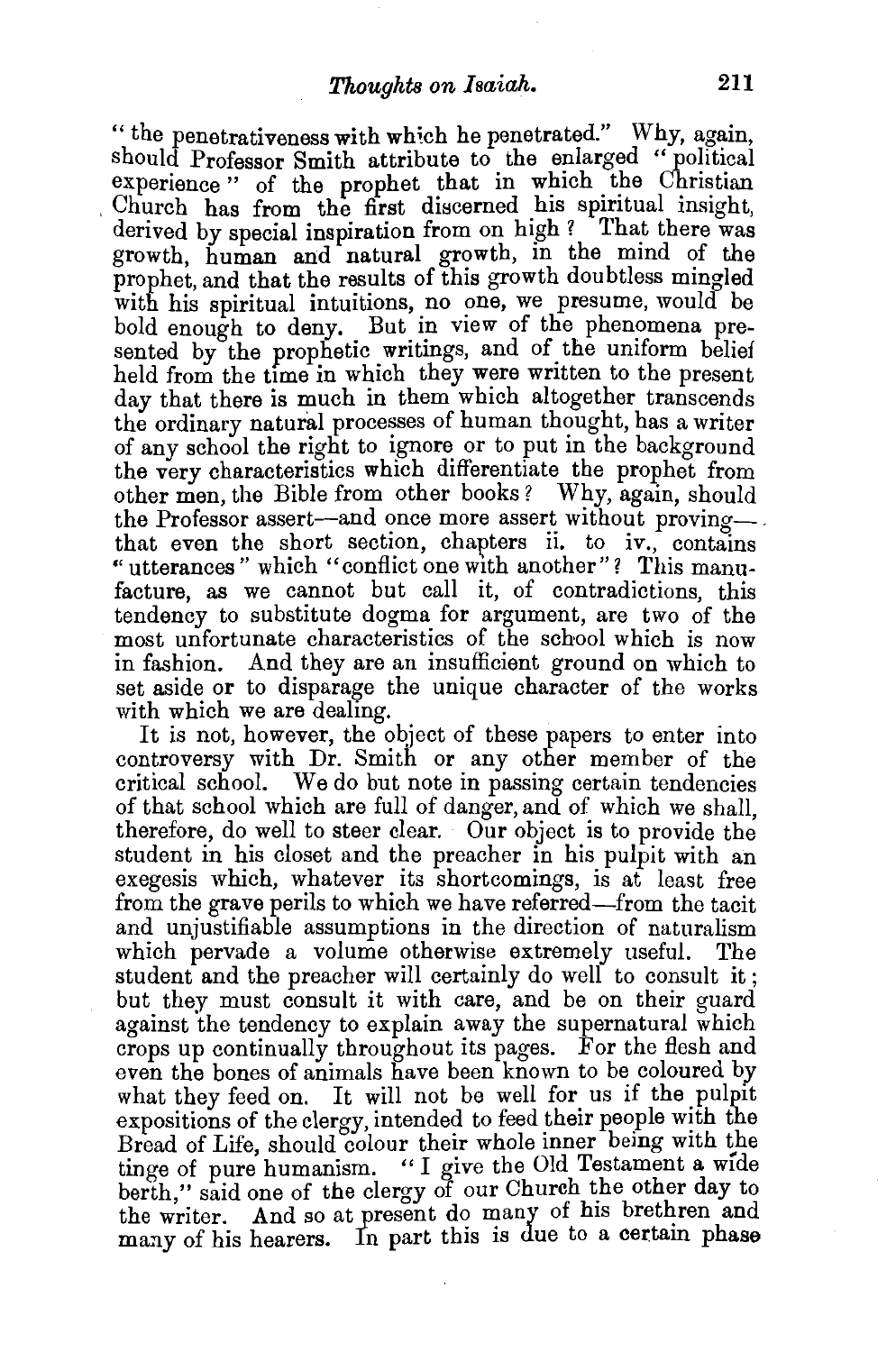of Puritanism which has been accustomed to regard the Old Testament rather as "done away " than as "fulfilled " in Christ. But this tendency has been strongly reinforced ot late by the teaching of the modern critic, which is calculated to reduce the evidential value of the Old Testament to zero, and its moral authority to a lower level than that of a modern novel.<sup>1</sup> It is well, therefore, to recall the warning which that clear and brilliant thinker, Archbishop Magee, has left us: " However we may attempt to distinguish between Scripture and Scripture, between the living and the dead Word, Scripture refuses to accommodate itself to any such treatment. The Christ whom we worship received, owned, lived by the whole of the Old Testament Scriptures, tells us by the mouth of His Apostle that it is all inspired, all profitable, all written for our learning. The credit of the New Testament is thus, as it were, pledged for that of the Old, and *'whatever wealcens our respect jor the one must eventually weaken it for the othm·." <sup>2</sup>*

These remarks must only be understood as expressive of a desire to keep criticism in its proper place. It certainly is not our object to proscribe it altogether. But in these days people very often appear to forget that the true object of criticism is not to explain away that which is criticised, but to elucidate Holy Writ, to bring out its meaning, to make clear to us the circumstances under which it was composed, and the object and aims of the writers. The critic has no right to set aside, on *a priori* grounds, fundamental principles of faith which have been arrived at by other means and on other grounds. It is one thing to discuss questions of date and authorship, the true text of the writings with which we have to deal, the circumstances in the history of surrounding nations which may throw light upon the condition or feelings of the Israelites, even the respective spheres of the Divine and of the human in the Scriptures. It is quite another to attempt to decide whether a revelation from God be credible or not, or, supposing it to be credible, to lay down conditions as to the way it may be expected to have been made. If there is reason to believe that the sacred writings contain evidences of the date at which they are composed, if the recently disinterred records of the past throw any light upon their contents, if

<sup>&</sup>lt;sup>1</sup> Professor Robertson ("Early Religion of Israel," Preface, p. xi) uses a similar expression.

<sup>&</sup>lt;sup>2</sup> "Christ the Light of all Scripture," p. 7. The whole sermon is full of valuabie suggestions. See also Robertson, "Early Religion of Israel," Preface, p. xi : "The Christian scholar must be prepared to meet the objector who insists on meting out the same measure to the New Testament writers."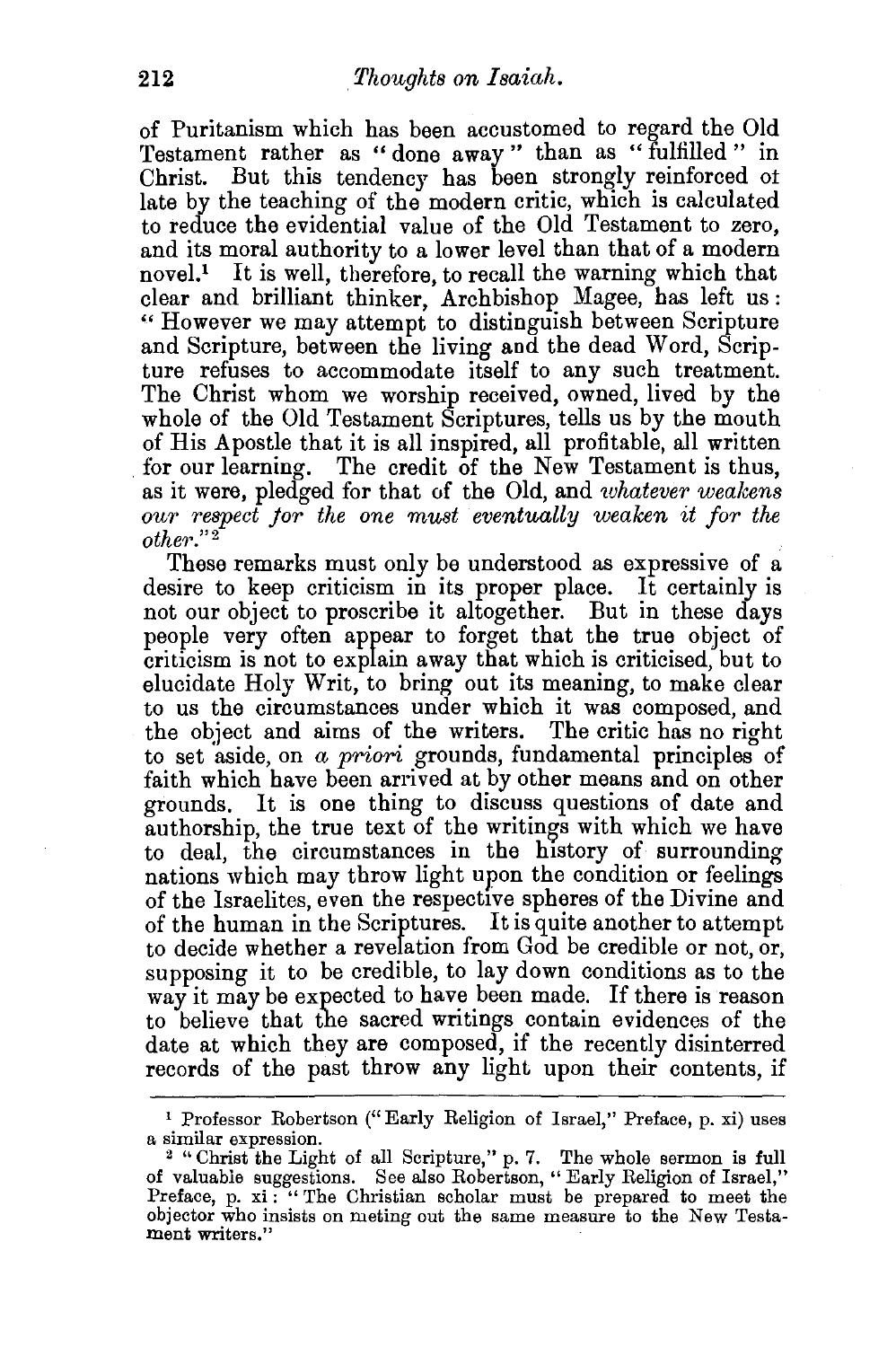these discoveries should compel us to abandon some conclusions which insufficient information had led us to form, by all means let such matters be fully and freely threshed out. We have not the slightest wish to impose any conditions on the critic which should prevent him from coming to a fair and unbiassed conclusion on them. But let it be clear that the conclusion *is* fair and unbiassed. Let not the critics hamper themselves by any preconceptions concerning the possibility of miracles or prophecy, or concerning the way in which the evolution of the Divine purpose toward mankind must necessarily have taken place. Such antecedent assumptions are not freedom, but bondage. Instead of facilitating investigation, they hinder it. The critic is bound to deal with the facts before him, not to settle beforehand what those facts ought to be or must be. He has no right, for instance, to declare certain parts of his author to be of later date, because there is no allusion to them in the subsequent history, and then to strike out of that subsequent history every allusion to them that he finds there. He has no right to say that Deuteronomy quotes "JE" and "knows nothing" of the history contained in the "Priestly Code," and then to go over his Pentateuch and assign to the writer of the" Priestly Code" all the passages, and only the passages, of which Deuteronomy makes no mention. He has no right to assert that the various contributors to the Pentateuch, writing, as he declares they do, at periods far apart from one another, can be as easily detected by their style as could a cento of extracts from Chaucer, Shakespeare, Pope, and Tennyson. He has no right to assume, in the absence of proof, that so barbarous a *melange* of authors of all styles and dates would have been flung together after the Captivity, with scarcely the slightest attempt at harmonization and modernization. Nor has he any right to conceal from his readers the fact that there is not the slightest approach, even in the latest of the "sources" to which he assigns the Pentateuch, to the distinctive diction of the acknowledged postexilic writers. He may, of course, inquire whether the Scriptures *contain* a revelation, whether there be or be not signs of a special Divine guidance of the writers whose works he has before him. But he can have no right to lay down any canons on what he imagines-very often mistakenly-to be principles scientifically established by research in other branches of knowledge as to what the course of the Divine illumination of mankind must necessarily have been. Nor is he justified declaring off-hand that such evolution must necessarily have been "slow," nor that it must have proceeded on " natural " laws if by " natural " he means laws  $\frac{16}{16}$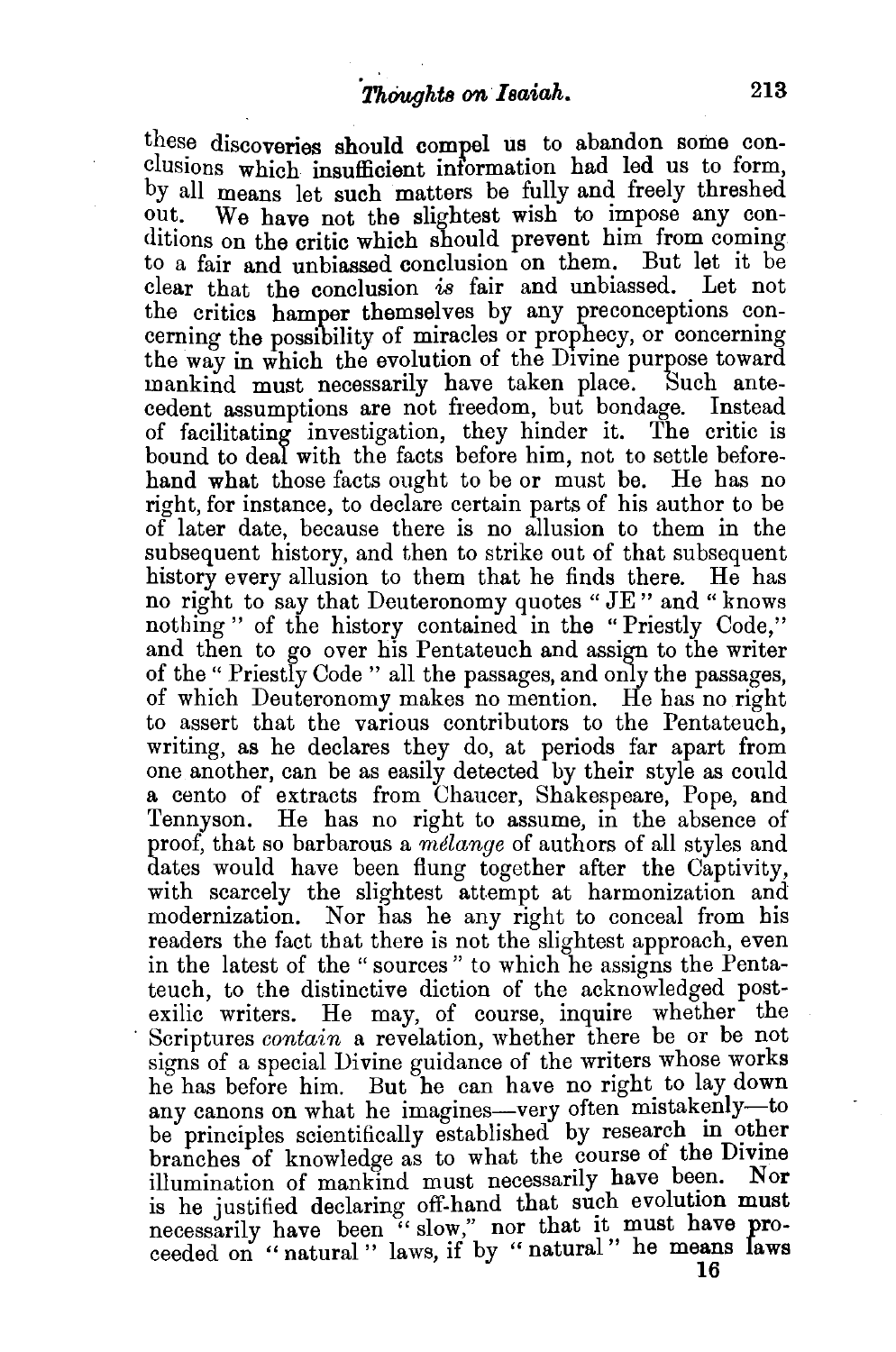usual in Nature. It is perfectly evident to every observer that, besides her ordinary processes, Nature has her cataclysms and convulsions, her epochs of change and evolution. We cannot, therefore, deny that the same features may be presented in the kingdom of grace.

We need not enter here into the evidence for revelation. Suffice it to say that it depends on cumulative considerations gathered from every department of human thought and conduct. It cannot, therefore, be overthrown by researches confined to one or two branches of human knowledge. Revelation, moreover, depends to a certain extent on external testimony. Now, the laws on which such testimony is to be dealt with have been clearly laid down long ago by historians. We have no right whatever to set aside those laws because, in the history of a certain people, they establish the occurrence of certain phenomena which have not been observed elsewhere. The extraordinary and unprecedented way in which the authoritative and coherent tradition of Israel has been rent asunder and patched together again, just because a golden thread of special Divine guardianship consistently runs through it all, is utterly indefensible on all true scientific principles. We have a right, as believers in revelation, to demand at least that those who profess to investigate it from within shall hold fast to its two main principles, Historical Manifestation and Divine Inspiration, and to caution the Christian student against those who would induce him to enter upon the study of the sacred books of his religion apart from the safeguards which these principles afford. To the objections of those who investigate them from without we have our answer. But the Christian can only profitably view the sacred books in the light which his religion throws upon them. If he do otherwise, he will lose the blessings they were designed to impart. He who does not believe, cannot be made whole.

It only remains to say that these papers make no claim to scholarship or originality. They will make free use of the discoveries of others, but the writer will offer no discoveries of his own. His work is intended, not for advanced Hebrew students, but for simple men and women who want to study the Word of God with the aid of *sorne,* at least, of the lights which modern research has thrown upon it, but apart from the bewildering and not unfrequently reckless conjectures and assertions which tend so often to "darken" the "counsel" which the Word of God was designed to give. A little less originality and a little more humility than sometimes charac terizes the exegesis of the present day will appear to sundry simple-minded folk to be eminently desirable. At all events,